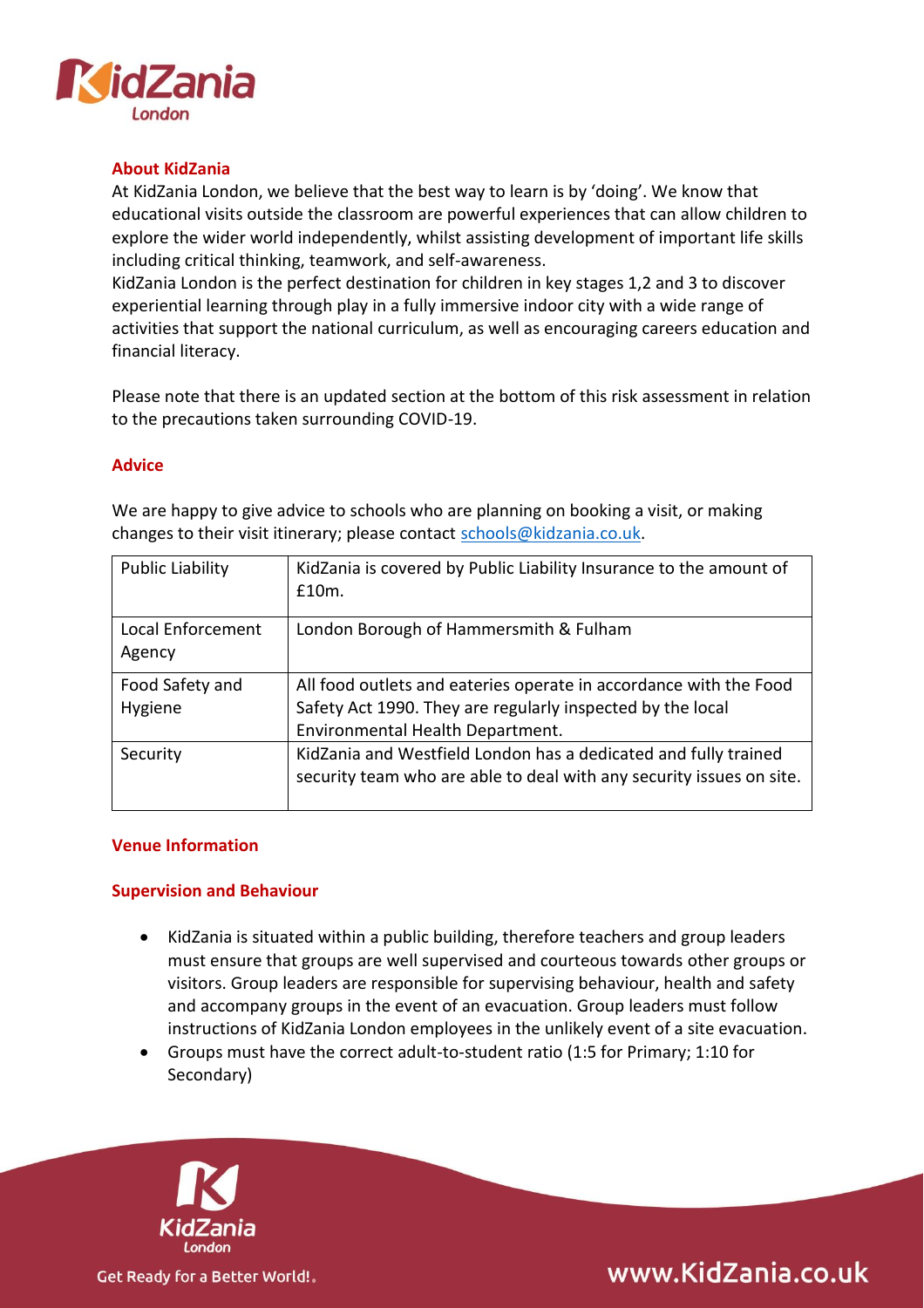

- If the behaviour of anyone in the group adversely affects the safety or enjoyment of other visitors or staff, or causes any property damage; the offending person or group may be asked to leave.
- We kindly request that students are briefed about appropriate behaviour, and group leaders have their own measures in place in case anyone is asked to leave KidZania. We accept no responsibility for ensuring the safety of anyone who is ejected from our site.

## **KidZania Employees**

- All employees are easily recognisable; wearing uniforms and lanyards/name badges.
- Full DBS Criminal Record Checks are carried out on all employees throughout the attraction and company.
- All staff are fully trained to ensure competence in delivery of their role.

## **First Aid**

- KidZania has trained employees, able to provide First Aid treatment. Please contact schools@kidzania.co.uk if you require any assistance prior to your visit.
- Our First Aid Centre is located on the entry level, next to the 'Building in Flames'.
- The First Aid Centre also acts as a Lost Children's centre, if groups become separated from their parties.
- All First Aid incidents should be reported to the First Aid Centre, where they are treated and recorded.

## **Health and Safety**

- KidZania has written Health and Safety Policy Statement, which is available upon request.
- All staff attend regular, mandatory Health and Safety training courses.
- KidZania is subject to an annual independent audit to ensure Health and Safety standards are met and maintained.
- KidZania's public areas have been designed, and are maintained as safe spaces for all our visitors.
- Establishments and activities are designed with full consideration of risk control measures. Risk assessments are completed or updated for all new works and activities.
- Daily checks are carried out, with any potential hazards addressed as soon as reasonably practicable.



www.KidZania.co.uk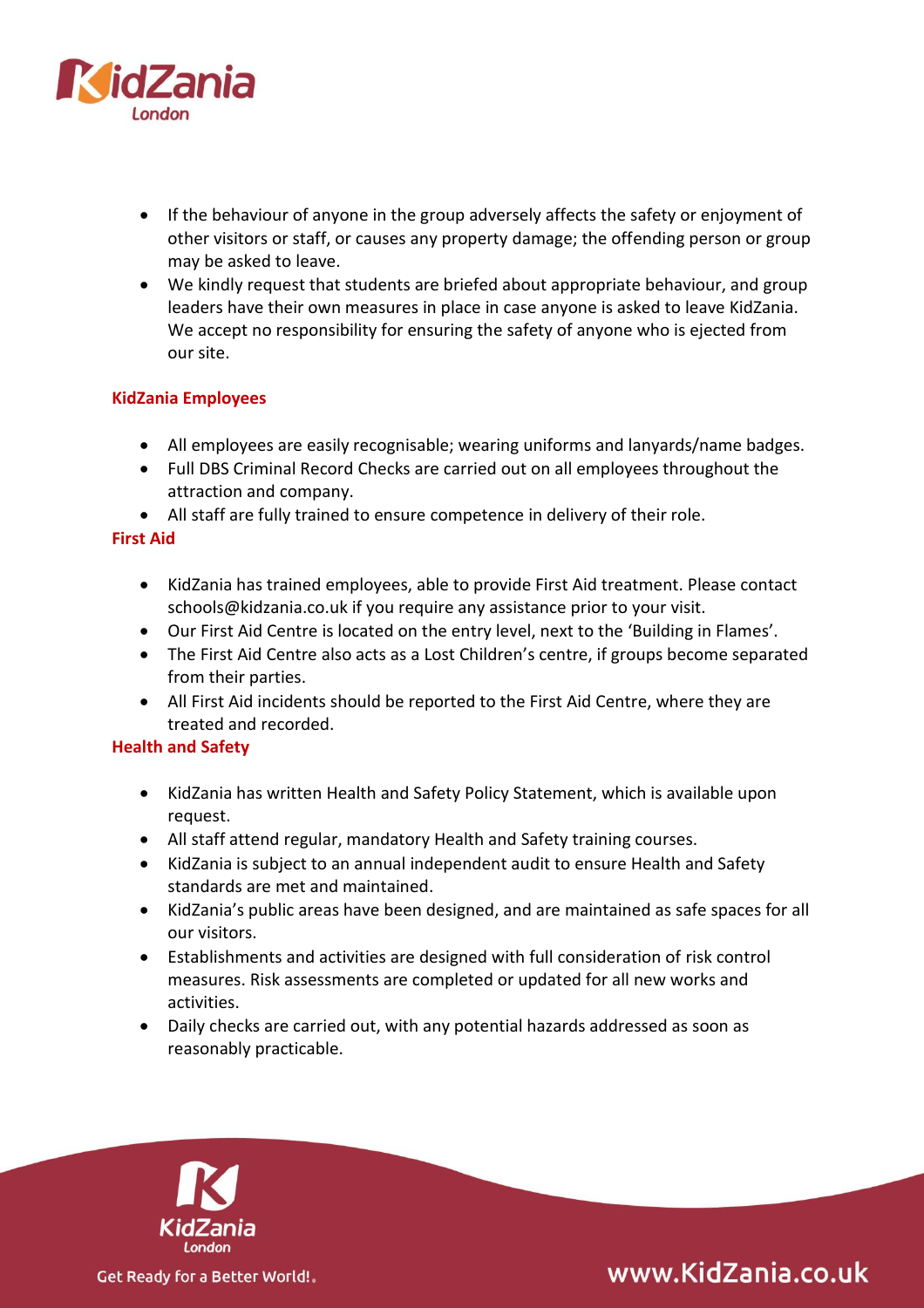## **Risk Assessment**

| Vehicle Traffic                | Within the site, some activities use small, slow<br>moving vehicles (e.g. Fire Engine). These are speed<br>restricted and will be fully supervised by trained<br>staff. Activity risk assessments control risks<br>associated with this.<br>Westfield London offers designated drop-off points<br>for coaches; located near the centre's valet parking<br>service and taxi drop off point. This area is on a<br>public road and groups must cross via a zebra<br>crossing to gain access to the Westfield Car Park.<br>There are designated pedestrian walkways in the<br>Westfield Car Park. Children must be supervised by<br>their group leaders at all times. |
|--------------------------------|-------------------------------------------------------------------------------------------------------------------------------------------------------------------------------------------------------------------------------------------------------------------------------------------------------------------------------------------------------------------------------------------------------------------------------------------------------------------------------------------------------------------------------------------------------------------------------------------------------------------------------------------------------------------|
| Weather                        | KidZania is located within Westfield Shopping<br>Centre; the building is fully covered and is all-<br>weather friendly.                                                                                                                                                                                                                                                                                                                                                                                                                                                                                                                                           |
| Slips, Trips & Falls           | The following hazards should be noted:<br>Occasional wet flooring (always denoted with<br>the appropriate signage)<br>Care should be taken on sloped areas<br>Steps, stairs, elevators and escalators<br>Care must be taken when entering/exiting<br>selected activities and establishments                                                                                                                                                                                                                                                                                                                                                                       |
| <b>High Level Areas</b>        | KidZania is situated on the first floor of Westfield<br>Shopping Mall, use of stairs, escalators and elevators<br>will be required when gaining access into KidZania.<br>The venue is built upon 2 floors. All activities and<br>establishments are on a flat levelled surface.                                                                                                                                                                                                                                                                                                                                                                                   |
| <b>Reduced Lighting</b>        | Please note the theming of a small selection of<br>Establishments means they operate with reduced<br>lighting. These are all fully supervised and covered<br>by a risk assessment.                                                                                                                                                                                                                                                                                                                                                                                                                                                                                |
| <b>Activity Specific Risks</b> | All our activities are maintained to the highest<br>standard of safety, and our staff are fully trained to<br>operate and perform in all establishments.<br>Group leaders must ensure they read all safety<br>notices and guidelines on the census panel before<br>entering the activities.<br>Some activities may have restrictions meaning not<br>all visitors are able to partake. These are to ensure<br>visitor safety and must be adhered to.                                                                                                                                                                                                               |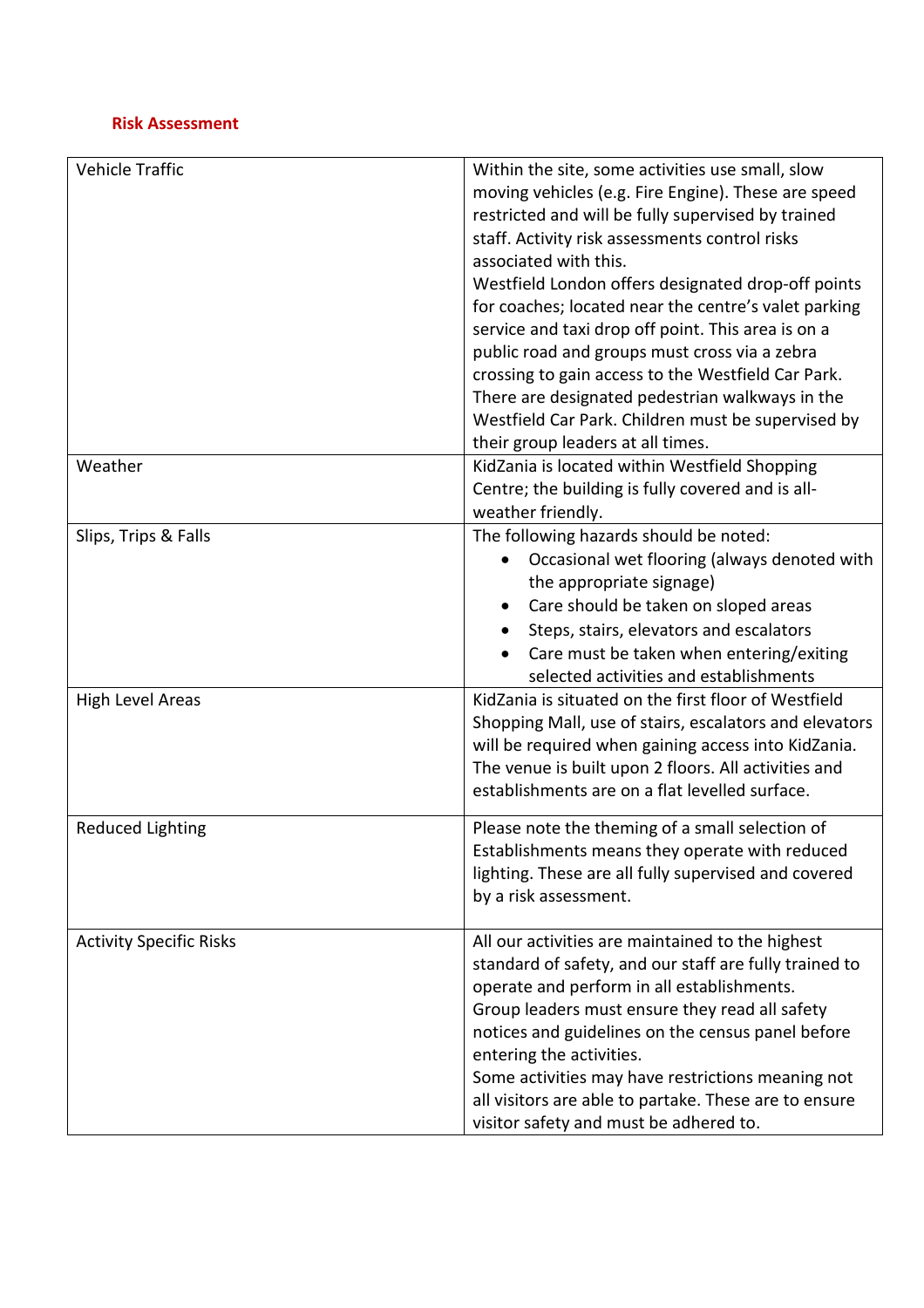| Door Entrapment | Doors have been designed to reduce the risk of<br>entrapment and 'pinch points' as low as is<br>reasonably practicable. There is still a remote<br>possibility of this occurring, so we advise group<br>leaders to inform children to take care of this prior<br>to entering the City. |
|-----------------|----------------------------------------------------------------------------------------------------------------------------------------------------------------------------------------------------------------------------------------------------------------------------------------|
|                 |                                                                                                                                                                                                                                                                                        |

# **Venue & Activity Arrangement**

| <b>Arrival Arrangements</b>  | The drop off/pick up point is situated outside the<br>valet parking entrance to Westfield Shopping Mall.      |
|------------------------------|---------------------------------------------------------------------------------------------------------------|
|                              | Pre-booked tickets must be collected first for                                                                |
|                              | schools, to then be fast tracked through the priority                                                         |
|                              | entrance at 'Airport Check-in and Immigration'.                                                               |
| Parking                      | Travelling by car is simple. Westfield London                                                                 |
|                              | provides easy access from the West Cross route and                                                            |
|                              | offers 4500 housed parking spaces. Westfield                                                                  |
|                              | additionally offers express parking, valet parking,                                                           |
|                              | motorcycle and scooter parking, taxi lounge, shop                                                             |
|                              | mobility and free electric car charging - all services                                                        |
|                              | can be booked in advance via Westfield's website.                                                             |
| <b>Wheelchair Access</b>     | KidZania has been designed to consider the needs of                                                           |
|                              | visitors with disabilities. The attraction is accessible                                                      |
|                              | to wheelchair users. There are lifts and/or ramps to                                                          |
|                              | aid with floor or level change. Only designated lifts                                                         |
|                              | may be used in the event of a fire evacuation;                                                                |
|                              | KidZania staff will direct wheelchair users to these if                                                       |
|                              | required.                                                                                                     |
| Lockers & Storage Facilities | Lockers are available on a first come, first served                                                           |
|                              | basis and are located between the 'Building in                                                                |
|                              | Flames' and the 'Dentist'.                                                                                    |
| Eating & Dining              | There are many food and beverage options within                                                               |
|                              | the attraction; serving a variety of hot and cold                                                             |
|                              | meals/drinks. Some establishments and activities will                                                         |
|                              | offer visitors the opportunity to make and take home                                                          |
|                              | food and souvenir items.                                                                                      |
| <b>Additional Costs</b>      | While the main experience is included in the                                                                  |
|                              | admission price, a very small number of                                                                       |
|                              | establishments may incur a small, additional cost. All                                                        |
|                              | additional costs will be made obvious before                                                                  |
|                              | partaking in the activity.                                                                                    |
| Signage                      | All visitors must adhere to safety signage around the<br>site. Digital maps are available around the site and |
|                              | on request from the airport.                                                                                  |
| Food Safety and Hygiene      | All food outlets and eateries operate in accordance                                                           |
|                              | with the Food Safety Act 1990. They are regularly                                                             |
|                              |                                                                                                               |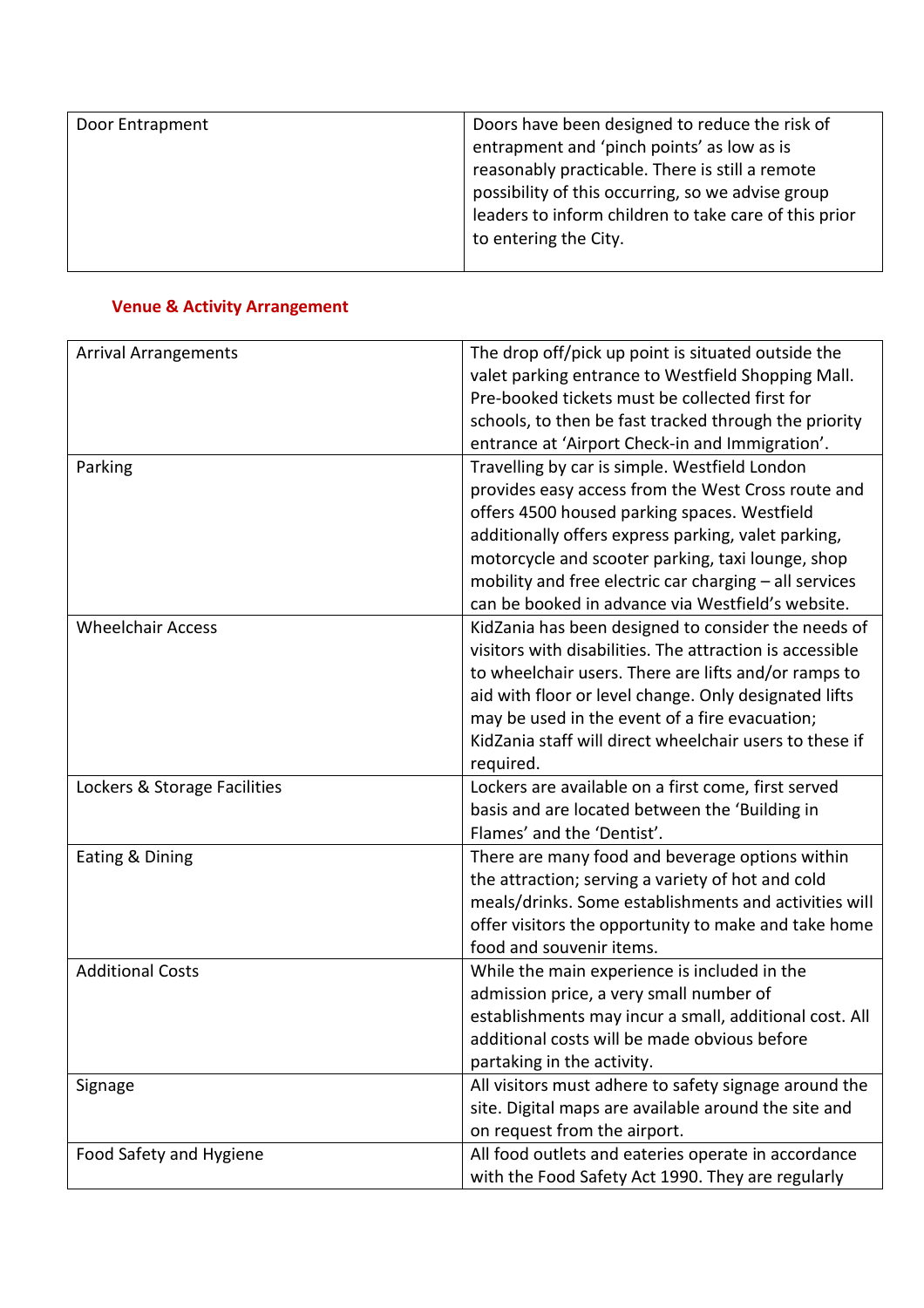| inspected by the local Environmental Health     |
|-------------------------------------------------|
| Department. Relevant Food Safety information is |
| available on request.                           |

## **COVID –19 Site Risk Assessment**

| <b>HOD/ Dept Management:</b>                                                   | Name: Patricia Rayneau |   |                                                                                                                                                                                                                                                                                                                                                                                                    | Date: 30/07/2021                                                                                                 |                                                               |  |
|--------------------------------------------------------------------------------|------------------------|---|----------------------------------------------------------------------------------------------------------------------------------------------------------------------------------------------------------------------------------------------------------------------------------------------------------------------------------------------------------------------------------------------------|------------------------------------------------------------------------------------------------------------------|---------------------------------------------------------------|--|
| <b>Assessment Criteria</b>                                                     | Y                      | N | <b>Comments/ specific</b><br>detail/ current controls                                                                                                                                                                                                                                                                                                                                              | <b>Further Action</b><br><b>Required -</b><br>prior to unit being<br>deemed safe for<br>opening for<br>operation | <b>Actions completed -</b><br>(Date completed and<br>by whom) |  |
| <b>Have Risk Assessments been</b><br>conducted in all areas of the site?       | Y                      |   | RA's have been carried out<br>in each area of city<br>establishments, airport,<br>F&B, retail and all BOH<br>areas.                                                                                                                                                                                                                                                                                | No further action.<br>required                                                                                   | 29/07/2021 - TA                                               |  |
| <b>Is Visitor Social Distancing possible</b><br>within unit/site?              | Y                      |   | Social Distancing is no<br>longer a requirement as of<br>16 <sup>th</sup> July. However certain<br>areas such as<br>establishments this will be<br>retained as per measure &<br>map out plan. This will be<br>phased out accordingly<br>from 01st August. All as per<br>govt. directive.                                                                                                           | No further action<br>required                                                                                    | 29/07/2021-PR                                                 |  |
| <b>Is Operational Staff social</b><br>distancing possible within<br>unit/site? | y                      |   | Social Distancing is no<br>longer a requirement as per<br>govt. directive from 16th<br>July. However, this will be<br>retained within the<br>establishments and phased<br>out accordingly from 01st<br>August and back to normal<br>capacities by October half<br>term. As per map out staff<br>can still socially distance<br>within establishments,<br>stickers and reduced<br>capacity remains. | No further action<br>required                                                                                    | 29/07/2021 - DM                                               |  |
| Have correct measures been taken<br>to control capacity levels on site?        | Y                      |   | Following measure & map<br>out in establishment areas,<br>safe capacity levels have<br>been identified to allow for<br>social distancing. All general<br>areas are back to normal.                                                                                                                                                                                                                 | No further action<br>required                                                                                    | 29/07/2021                                                    |  |
| Are there enough control<br>measures in place for social<br>distancing?        | Y                      |   | Although this is no longer a<br>requirement as per govt.<br>directive, the entire site<br>from Entry has signage in<br>place encouraging social<br>distancing.<br>There are signs on floors<br>within establishments<br>where social distancing<br>remains currently until<br>phased out from 01st August                                                                                          | No further action<br>required                                                                                    | 29/07/2021-DM                                                 |  |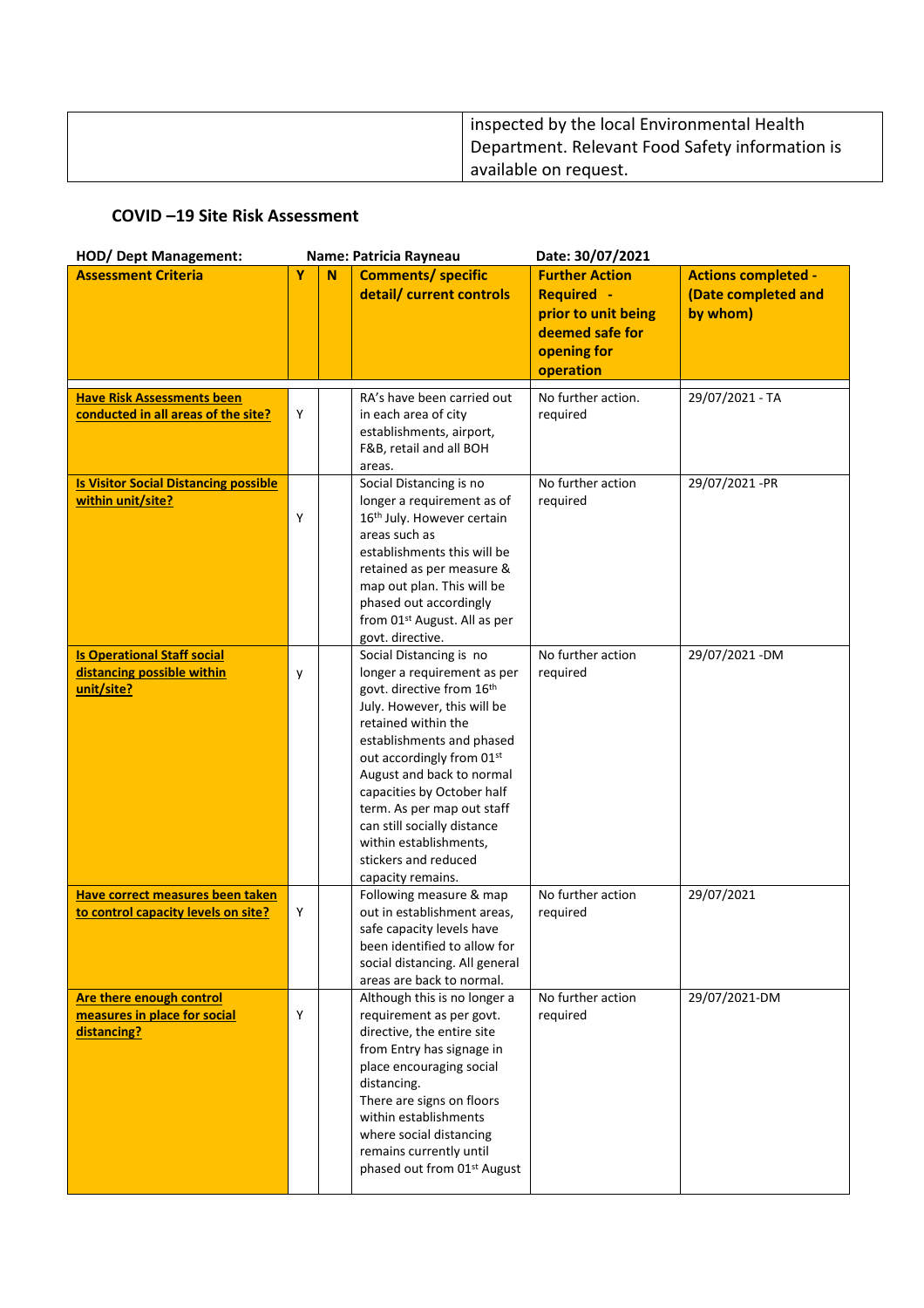| Are procedures in place to deal                                   |   | This is no longer a                                     |                   | 29/07/2021 - PR/DM/TA |
|-------------------------------------------------------------------|---|---------------------------------------------------------|-------------------|-----------------------|
| with any social distancing                                        | Y | requirement as per                                      |                   |                       |
| breaches?                                                         |   | govt.directive. However, KZ                             |                   |                       |
|                                                                   |   | still encourages social                                 |                   |                       |
|                                                                   |   | distancing within                                       |                   |                       |
|                                                                   |   | establishments and                                      |                   |                       |
|                                                                   |   | Zupervisors are trained to                              |                   |                       |
|                                                                   |   | ensure this is adhered to.                              |                   |                       |
|                                                                   |   |                                                         |                   |                       |
|                                                                   |   |                                                         |                   |                       |
| Is there enough signage in place to                               |   | There is signage from point                             | No further action | 29/07/2021 - DM       |
| support Sanitization as well as                                   | Y | of entry and throughout all                             | required.         |                       |
| social distancing?                                                |   | activities emphasizing the                              |                   |                       |
|                                                                   |   | importance of sanitizing and                            |                   |                       |
|                                                                   |   | washing your hands.                                     |                   |                       |
| Is there information available for                                |   | Website has been updated                                | No further action | 29/07/2021-BW         |
| visitors to understand                                            | Y | with all relevant                                       | required          |                       |
| expectations and guidelines that                                  |   | information pertaining to                               |                   |                       |
| need to be adhered to when                                        |   | COVID-19, it outlines                                   |                   |                       |
| attending site/venue?                                             |   | expectations when visitor                               |                   |                       |
|                                                                   |   | arrives in conjunction with                             |                   |                       |
|                                                                   |   | what rules visitor need to                              |                   |                       |
|                                                                   |   | adhere to. (i.e. we                                     |                   |                       |
|                                                                   |   | encourage face coverings                                |                   |                       |
|                                                                   |   | ;sanitization and we                                    |                   |                       |
|                                                                   |   | continue with temp checks                               |                   |                       |
|                                                                   |   | and have optional scanning                              |                   |                       |
|                                                                   |   | of NHS QR code in place).                               |                   |                       |
| Are there control measures in                                     |   | All visitors and employees                              | No further action | 29/07/2021-PR         |
| place before entry to site to                                     | Υ | will have to be temperature                             | required          |                       |
| minimize risk of infection.                                       |   | checked and standard                                    |                   |                       |
|                                                                   |   | COVID questions are on                                  |                   |                       |
|                                                                   |   | display at entrance for both                            |                   |                       |
|                                                                   |   | visitors and employees.                                 |                   |                       |
|                                                                   |   | Track & Trace NHS QR code                               |                   |                       |
|                                                                   |   | is on display at both points                            |                   |                       |
|                                                                   |   | of entry.                                               |                   |                       |
| Is there process in place if visitor<br>reports signs of COVID-19 | Y | As per T&Cs, health checks<br>are taken prior to entry. | No further action | 29/07/2021-PR         |
|                                                                   |   | Health Checks will not be                               | required          |                       |
|                                                                   |   | stored. If anyone shows                                 |                   |                       |
|                                                                   |   | signs, advises of symptoms                              |                   |                       |
|                                                                   |   | or have been in contact                                 |                   |                       |
|                                                                   |   | with someone who has                                    |                   |                       |
|                                                                   |   | been diagnosed with covid,                              |                   |                       |
|                                                                   |   | entry will not be permitted.                            |                   |                       |
|                                                                   |   | Track & Trace system in                                 |                   |                       |
|                                                                   |   | place to support reported                               |                   |                       |
|                                                                   |   | cases.                                                  |                   |                       |
|                                                                   |   | If Visitor reports signs after                          |                   |                       |
|                                                                   |   | admission, visitor will be                              |                   |                       |
|                                                                   |   | taken to a quarantined first                            |                   |                       |
|                                                                   |   | aid room in first instance, &                           |                   |                       |
|                                                                   |   | either paramedics will be                               |                   |                       |
|                                                                   |   | called if deemed severe or                              |                   |                       |
|                                                                   |   | visitor requested to leave                              |                   |                       |
|                                                                   |   | and contact NHS.                                        |                   |                       |
| Are there control measures in                                     |   | All employees come                                      | No further action | 29/07/2021-PR         |
| place for employees entering and                                  | Y | through a controlled entry                              | required          |                       |
| exiting site.                                                     |   | and exit route. Temp checks                             |                   |                       |
|                                                                   |   | and sanitization are                                    |                   |                       |
|                                                                   |   | conducted on entry.                                     |                   |                       |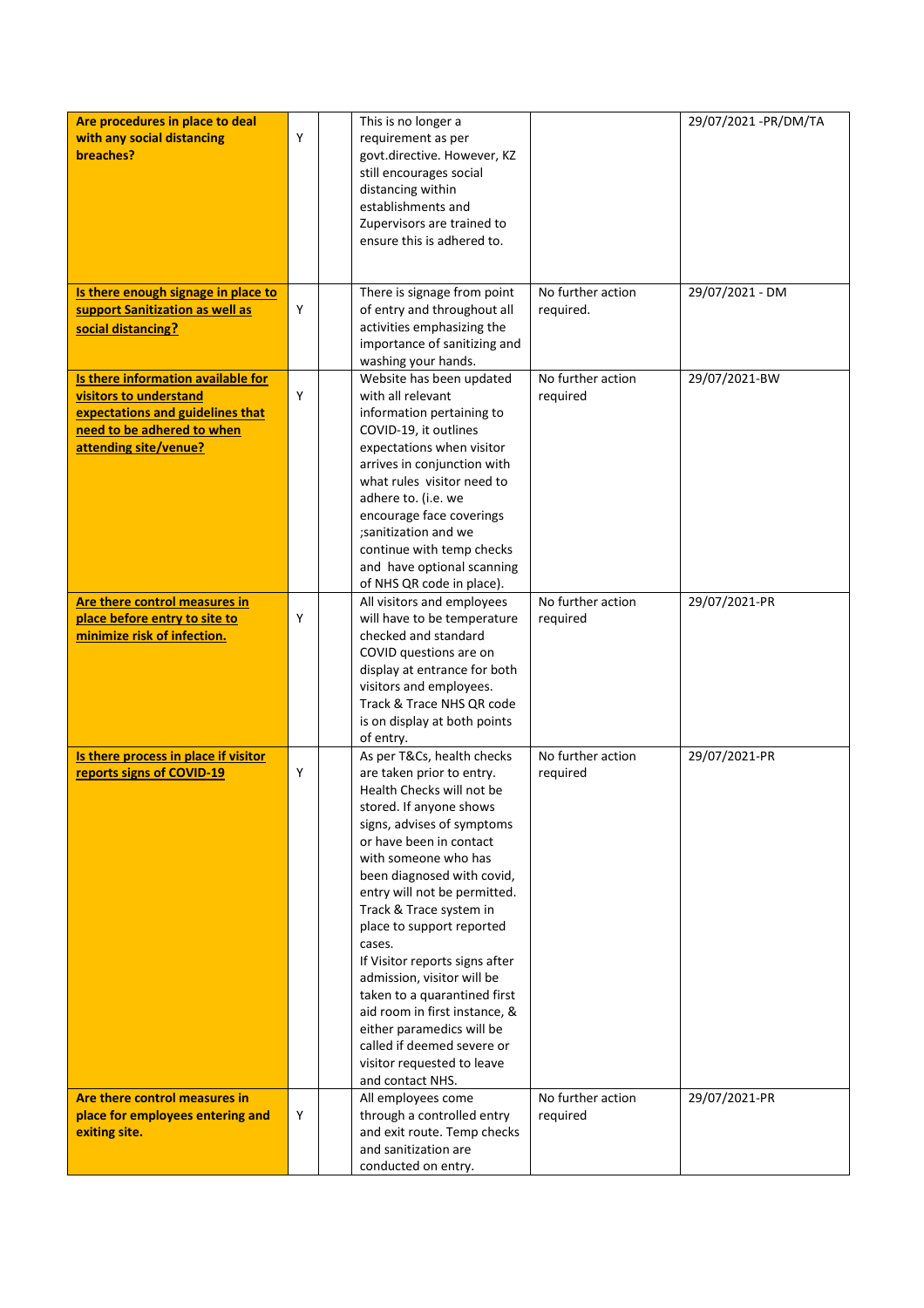| Is there process in place for           |   | This is no longer a           | No further action | 29/07/2021-PR      |
|-----------------------------------------|---|-------------------------------|-------------------|--------------------|
| employees to social distance            | Y | requirement.                  | required          |                    |
| during break time?                      |   |                               |                   |                    |
| Is there process in place if            |   | All employees will be         | No further action | 29/07/2021-PR      |
| employee advises signs of COVID         | Y | requested to not attend site  | required          |                    |
| symptoms?                               |   | and get tested before being   |                   |                    |
|                                         |   | permitted back to work.       |                   |                    |
|                                         |   | Employees undergo             |                   |                    |
|                                         |   | continued process of temp     |                   |                    |
|                                         |   | checks before entry. All      |                   |                    |
|                                         |   |                               |                   |                    |
|                                         |   | employees are encouraged      |                   |                    |
|                                         |   | to take regular lateral flow  |                   |                    |
|                                         |   | tests at home. If an          |                   |                    |
|                                         |   | employee shows signs          |                   |                    |
|                                         |   | whilst at work KZ has stock   |                   |                    |
|                                         |   | of lateral flow tests to      |                   |                    |
|                                         |   | conduct tests on site if      |                   |                    |
|                                         |   | required to do so             |                   |                    |
| Is there sufficient PPE in place for    |   | Hand Sanitizer stations in    | No further action | 29/07/2021-AC      |
| <b>visitors &amp; employees</b>         | Y | place throughout. All         | required          |                    |
|                                         |   | visitors encouraged to        |                   |                    |
|                                         |   | arrive with their own Face    |                   |                    |
|                                         |   | Coverings but there will be   |                   |                    |
|                                         |   | PPE available for purchase.   |                   |                    |
|                                         |   | All Employees are provided    |                   |                    |
|                                         |   | with Masks, visors, &         |                   |                    |
|                                         |   | hairnets & aprons in areas    |                   |                    |
|                                         |   | that are required. As with    |                   |                    |
|                                         |   | Visitors we encourage all     |                   |                    |
|                                         |   | employees to wear face        |                   |                    |
|                                         |   | coverings.                    |                   |                    |
| Are all service areas/counters          |   | Safe- Guard Screens are in    | No further action | 29/07/2021 - PR/DH |
| fitted with Screen protectors?          | Y | place at all ticket           | required          |                    |
|                                         |   | immigration (exit             |                   |                    |
|                                         |   | area), bank, retail & F&B     |                   |                    |
|                                         |   | counter areas. These to       |                   |                    |
|                                         |   | remain in place until further |                   |                    |
|                                         |   | notice                        |                   |                    |
| Are other measures in place to          |   | Site is set up to operate     | No further action | 20/07/2021-DM/PR   |
| minimize risk of infection.             | Y | cashless inclusive of KidZos, | required          |                    |
|                                         |   | however KZ accepts cash       |                   |                    |
|                                         |   | but encourages use of cards   |                   |                    |
|                                         |   | where possible. Props         |                   |                    |
|                                         |   | removed from certain          |                   |                    |
|                                         |   | activities until phased back  |                   |                    |
|                                         |   | in from 01st Aug up to        |                   |                    |
|                                         |   | October half term. Activities |                   |                    |
|                                         |   | incorporate regular cleaning  |                   |                    |
|                                         |   | before & after each activity. |                   |                    |
|                                         |   | Role play uniforms removed    |                   |                    |
|                                         |   | but will be phased back in    |                   |                    |
|                                         |   | by Oct half term. Keyboard    |                   |                    |
|                                         |   | Coverings in place on         |                   |                    |
|                                         |   | certain activities for easy   |                   |                    |
|                                         |   | wipe down. Antibacterial      |                   |                    |
|                                         |   | sprays, wipes, soap &         |                   |                    |
|                                         |   | Water in each activity for    |                   |                    |
|                                         |   | employee to use. Signage      |                   |                    |
|                                         |   | promoting handwashing in      |                   |                    |
|                                         |   | place throughout.             |                   |                    |
| <b>Have necessary cleaning measures</b> |   | The site has undergone        | No further action | 29/07/2021-AC      |
| been taken?                             | Υ | deep cleaning and been        | required          |                    |
|                                         |   | fogged with Anti-Viral        |                   |                    |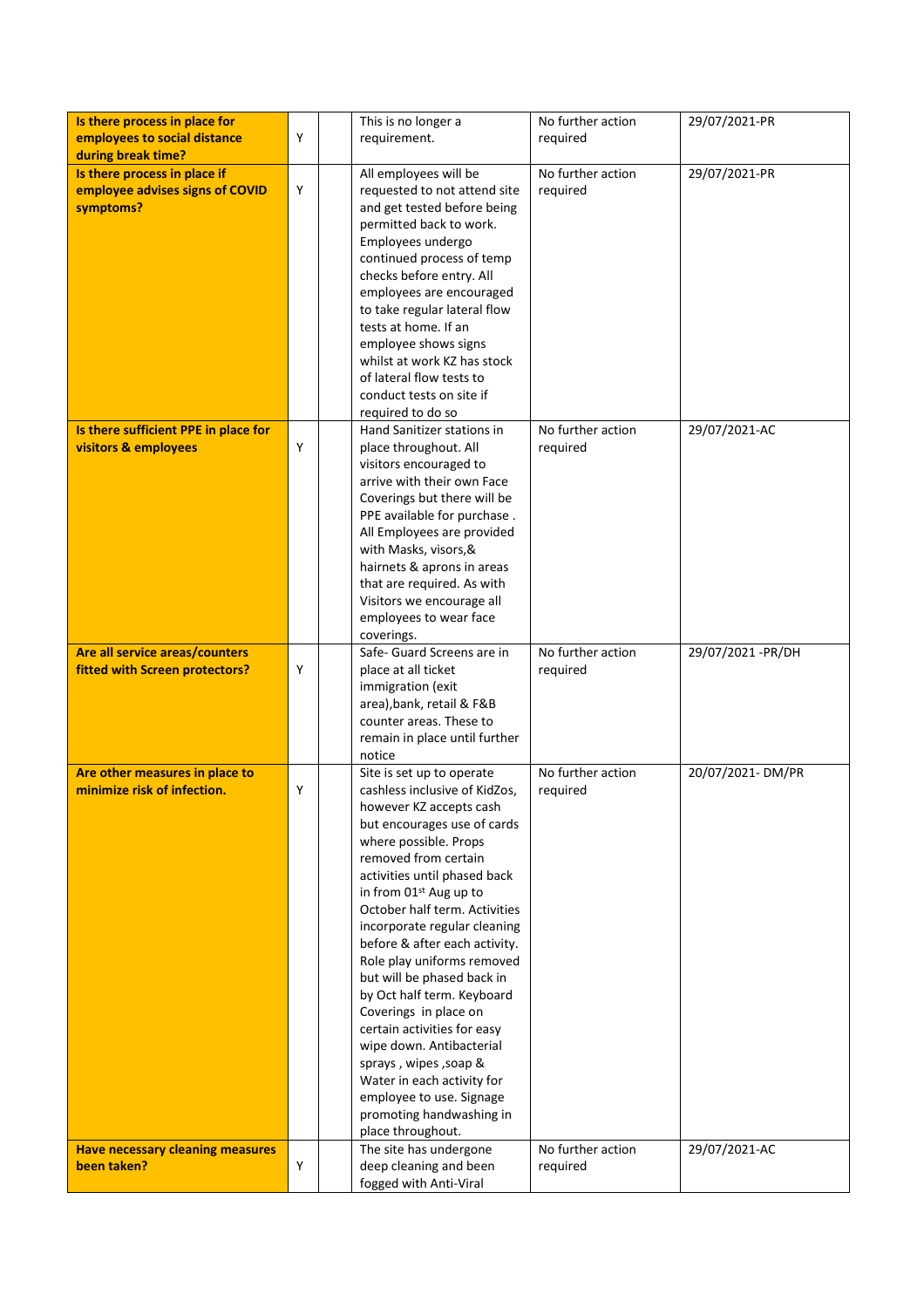|                                                                    |   | disinfectant. This is a                                   |                                |                  |
|--------------------------------------------------------------------|---|-----------------------------------------------------------|--------------------------------|------------------|
|                                                                    |   | regular schedule.                                         |                                |                  |
| Has the site sufficient stock of                                   |   | Site normally stocks one                                  | $\overline{No}$ further action | 29/07/2021 - AC  |
| cleaning materials?                                                | Y | month in advance, currently                               | required                       |                  |
|                                                                    |   | site has up to three months                               |                                |                  |
|                                                                    |   | of Anti-Viral cleaning                                    |                                |                  |
|                                                                    |   | products.                                                 | No further action              |                  |
| <b>Has enhanced cleaning been</b><br>introduced in activities?     | Y | Training program delivered<br>to all employees running    | required                       | 29/07/2021 - AJ  |
|                                                                    |   | activities to incorporate                                 |                                |                  |
|                                                                    |   | more regular cleaning in                                  |                                |                  |
|                                                                    |   | between sessions. This to                                 |                                |                  |
|                                                                    |   | remain in place.                                          |                                |                  |
| <b>Has enhanced cleaning been</b>                                  |   | There is an onsite cleaning                               | No further action              | 29/07/2021-AC    |
| introduced throughout the site?                                    | Y | team dedicated to different                               | required                       |                  |
|                                                                    |   | zones of the city to                                      |                                |                  |
|                                                                    |   | continually sanitize areas                                |                                |                  |
|                                                                    |   | and keep the city clean.                                  |                                |                  |
| <b>Are suitable hand washing</b>                                   |   | There are sufficient WC &                                 | No further action              | 29/07/2021-AC    |
| facilities available within the<br>site/working area, (this should | Y | Sink areas for visitor and<br>staff. All are sufficiently | required                       |                  |
| include soap, fresh water, hand                                    |   | stocked regularly                                         |                                |                  |
| towels and appropriate hand                                        |   | replenished.                                              |                                |                  |
| sanitizer                                                          |   |                                                           |                                |                  |
| Are there bins in place to dispose                                 |   | There are separate closed                                 | No further action              | 29/07/2021-AC    |
| of any damaged, used or                                            | Y | bins for all PPE items                                    | required                       |                  |
| <b>contaminated PPE?</b>                                           |   | (masks, gloves) situated in                               |                                |                  |
|                                                                    |   | key areas throughout the                                  |                                |                  |
|                                                                    |   | site so they can be handled                               |                                |                  |
|                                                                    |   | and disposed of separately,<br>all clearly marked.        |                                |                  |
| Are sufficient control measures in                                 |   | Separate risk assessment                                  | No further action              | 29/07/2021-EC/PR |
| place in F&B areas.                                                | Y | conducted in this area to                                 | required                       |                  |
|                                                                    |   | allow for safe COVID                                      |                                |                  |
|                                                                    |   | working practices. Regular                                |                                |                  |
|                                                                    |   | cleaning and sanitizing                                   |                                |                  |
|                                                                    |   | within kitchen areas                                      |                                |                  |
|                                                                    |   | mandatory & logbooks in                                   |                                |                  |
|                                                                    |   | place. Although no longer a<br>requirement Table service  |                                |                  |
|                                                                    |   | system to remain in place                                 |                                |                  |
|                                                                    |   | and to be phased back to                                  |                                |                  |
|                                                                    |   | normal by Oct half term.                                  |                                |                  |
|                                                                    |   | Contactless card use                                      |                                |                  |
|                                                                    |   | encouraged to avoid cash                                  |                                |                  |
|                                                                    |   | handling. Wipes used on                                   |                                |                  |
|                                                                    |   | PDQ machines after every                                  |                                |                  |
| Are food consumption areas, in                                     |   | use.<br>Although no longer a                              | No further action              | 29/07/2021-EC/PR |
| the direct vicinity, safe for use and                              | Y | requirement, Signage on                                   | required                       |                  |
| social distancing requirements                                     |   | tables remains in place                                   |                                |                  |
| possible?                                                          |   | encouraging visitors on                                   |                                |                  |
|                                                                    |   | sanitization and washing of                               |                                |                  |
|                                                                    |   | hands. Regular cleaning                                   |                                |                  |
|                                                                    |   | conducted after each                                      |                                |                  |
|                                                                    |   | sitting. Table service will                               |                                |                  |
|                                                                    |   | continue and phased out                                   |                                |                  |
| Can areas be serviced/ cleaned                                     |   | gradually by Oct half term<br>This is no longer a         | No further action              | 29/07/2021- PR   |
| and sanitized safely by members                                    |   | requirement. However, all                                 | required                       |                  |
| of staff (with social distancing                                   | Y | dining areas at hut, & Time                               |                                |                  |
| requirements adhered to)                                           |   | square can be serviced                                    |                                |                  |
|                                                                    |   | without issue.                                            |                                |                  |